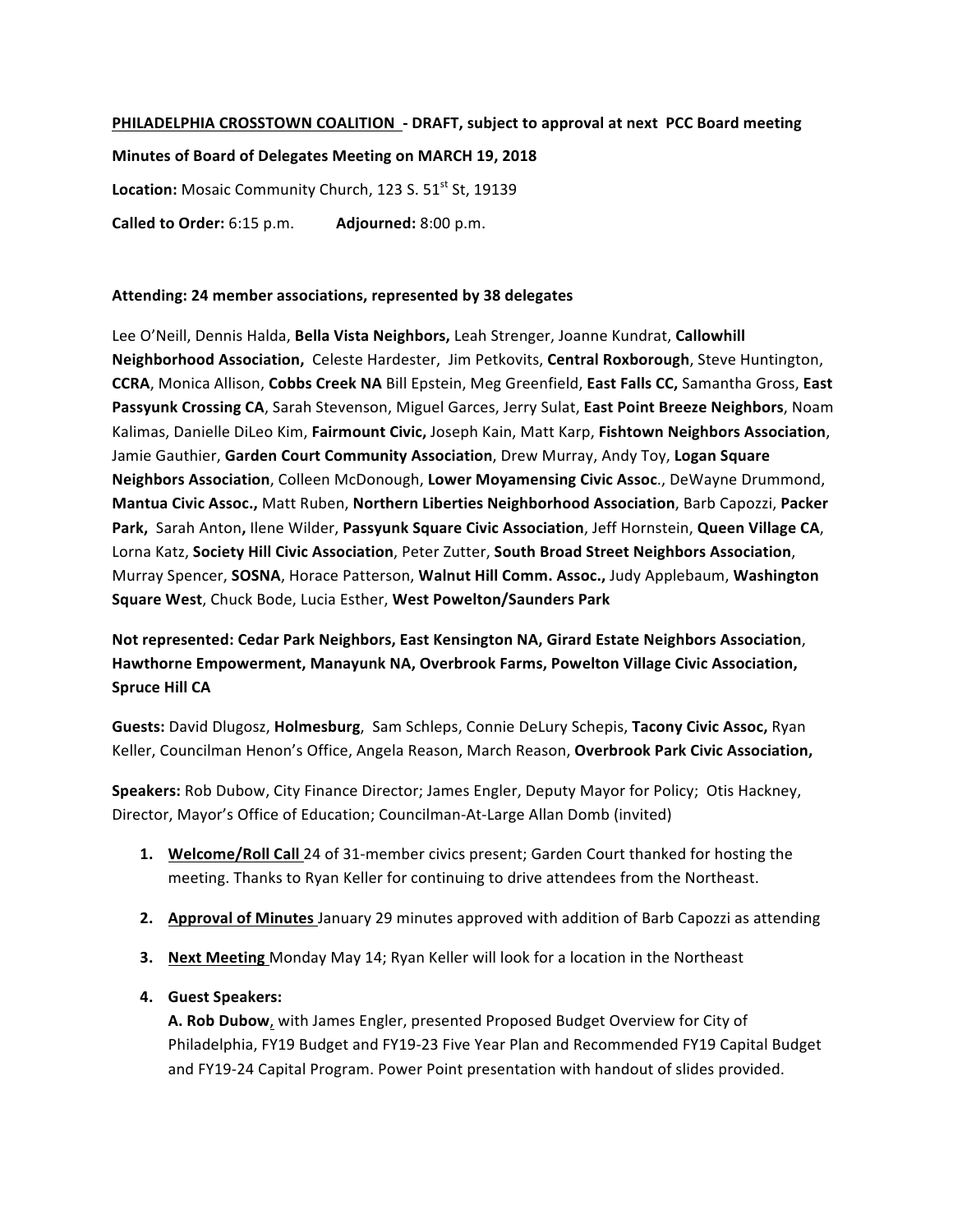First part of presentation on funding School District, which is facing \$900 million deficit over next five years. This is not about getting to adequacy for the District. We are proposing \$980 million by increasing City's Annual contribution by \$20,000 per year; reducing planned wage tax reductions resulting in \$340,000 over 5 years; Increase real estate transfer to generate \$66 million; Increase property tax rate by 6% to generate \$475 million.

Second part: City's Budget and what goes into choices for funding. Fund Balances for FY 19-23 are below recommended levels. GFOA recommends 17%, we feel target should be 7% for Philadelphia as a goal but we are currently running 1%-3%.

By far the largest revenue is from Wage Tax including the PICA (Pennsylvania Intergovernmental Cooperation Authority) City account – combined they are nearly half of our revenue. This is unusual – most cities rely more on Property taxes. This makes us more affected by changes in the economy, making our situation more volatile than other governments.

On expenditures, we are driven by personnel expenses and legacy expenses – pension costs. Increases are in school district, reserve for labor costs and pension fund contributions. Other key investments: Police and Fire departments, improving public safety as pertains to traffic safety, child welfare, and demolition. Also Reducing Poverty and promoting growth though additional funding for Community College, City as Model Employer initiatives, and Protection of lowincome homeowners. Also investing heavily in Opioid Crisis and Homelessness, Improving Delivery of City Services.

Questions: to Rob Dubow and Jim Engler

**What is Fund Balance?** The percent of revenue remaining after expenditures, in Philadelphia about 2% of \$4.6 billion projected for FY19.

**What is schedule for Wage Tax Reduction?** Last time it was slowed down was during the financial crisis. When program started 4.96. Now 3.89, in this program it will be at 3.84.

**How much of revenue is dependent upon the State?** None

**What about pension fund?** Not where we want it to be – it is 40% funded, we put together a plan to get it to 80% funded in about 13 years. Three major components: additional resources (a portion of local sales tax goes to this); in collective bargaining we are looking for changes in contributions and benefit structure. Largest part of underfunding problem is from legacy plans, not current, but we have to fund the whole system.

**When will PICA sunset?** Right after this five-year plan. They pay off debt service on bonds and the rest flows to us, so that debt service will go away, but it has been reducing anyhow.

**Beverage Tax** – We initially projected \$92M, we collected \$72M over the last year. This plan projects \$78M.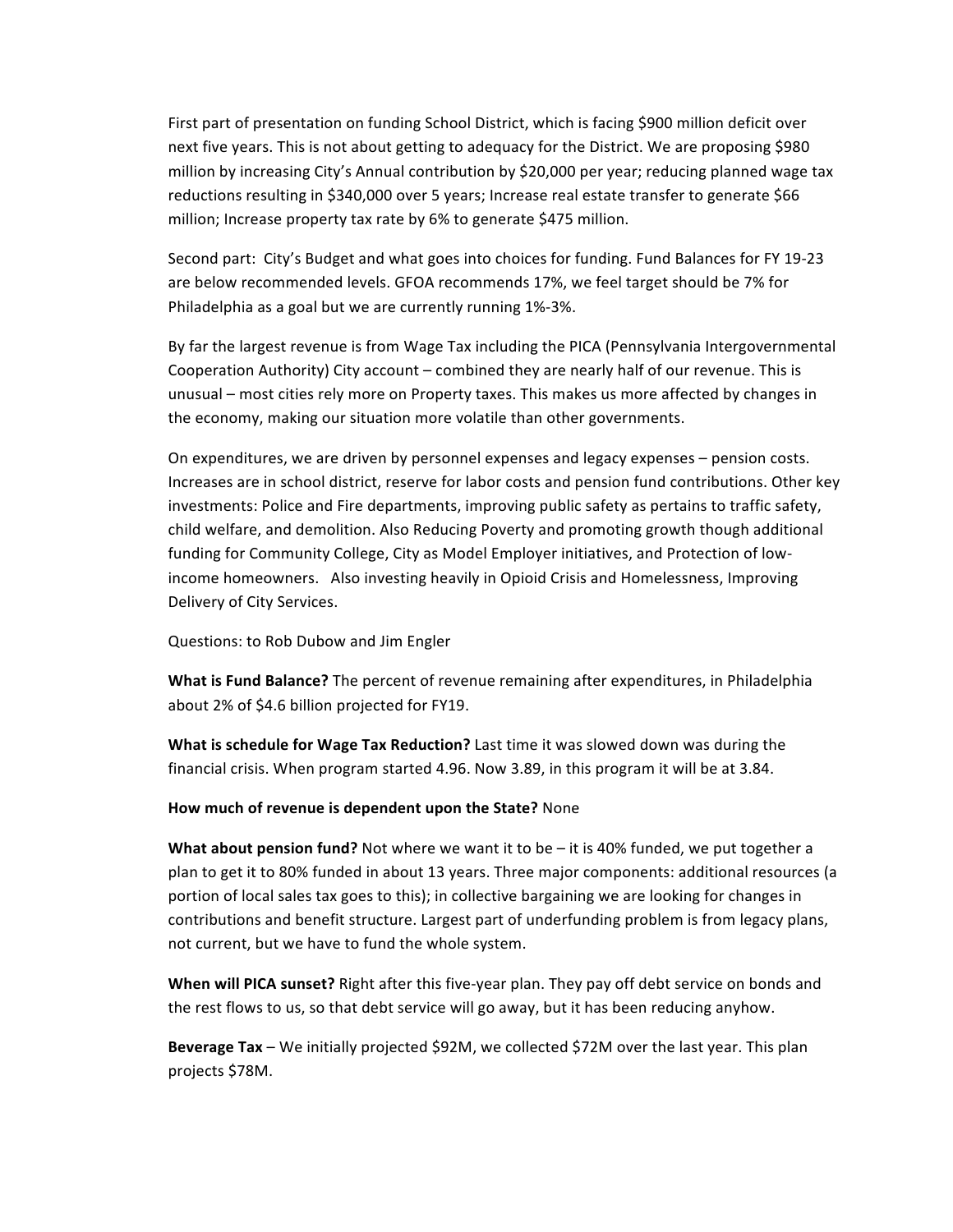**How are we doing on collection of taxes?** Collection rate is 95.5% and has been going up. steadily. We are open to securitization plan.

**What about School** Taxes – people don't even know it exists and aren't paying it? That has been going up over years; we have matched up with other governments like IRS to find out what wasn't being collected. We did a lot of outreach a couple years ago on this.

**How will Property Taxes be structured?** 80% of property is personal. With increase in Homestead exemption from \$30K-\$40K, many property taxes will remain the same or even decrease some.

Matt Ruben made the point that this is not being well communicated, that editorial staff is missstating the impact of the changes in their headlines. Our communities need to understand how this will actually work. (Matt was then assigned to write a one-page explanation summarizing what he said.)

**What is in Street parking Revenue**? that split is dictated in State Law, and we have no control over PPA expenses.

**When do we get to point where we don't have to depend on bonds?** We don't borrow for operating costs. We are on too small a Fund balance right now.

**Non-Tax Revenues? Recording fees, certificates, L&I fine.** 

**Who sets rate for parking permits?** City Council, last set about 7 years ago

**B. Otis Hackney** was asked for an update on School Board nominating process - Last week mayor requested names for panel last week. 45 names submitted for 9-member board, which will be announce in early April.

**C. Councilman-At-Large Allan Domb** - speaking delinquent taxes; mayor is on board; issue is getting it through Council. 67,000 delinquent properties, 51,000 Commercial/ Industrial/investor properties, 16,000 owner occupied. Last count \$394M delinquent taxes, \$284M of which could be collectible (\$110M tied up in payment plans, bankruptcies, etc.). \$140M of the \$284M is residential including investor-owned. The program we are talking about has been done in NY for 20 years. They have a collection rate of 99%. Ours is 96%. Each point is worth \$13M. The idea is to collect not just the back taxes but improve the collection rate going forward. \$13M may not sound like a lot, but when you multiply it over the number of years it has been delinquent, it starts to add up. Councilmen Squilla and Henon are co-sponsoring. Councilmen Tuatenberger, O'Neill and Oh are on board. We need 9 but more importantly, we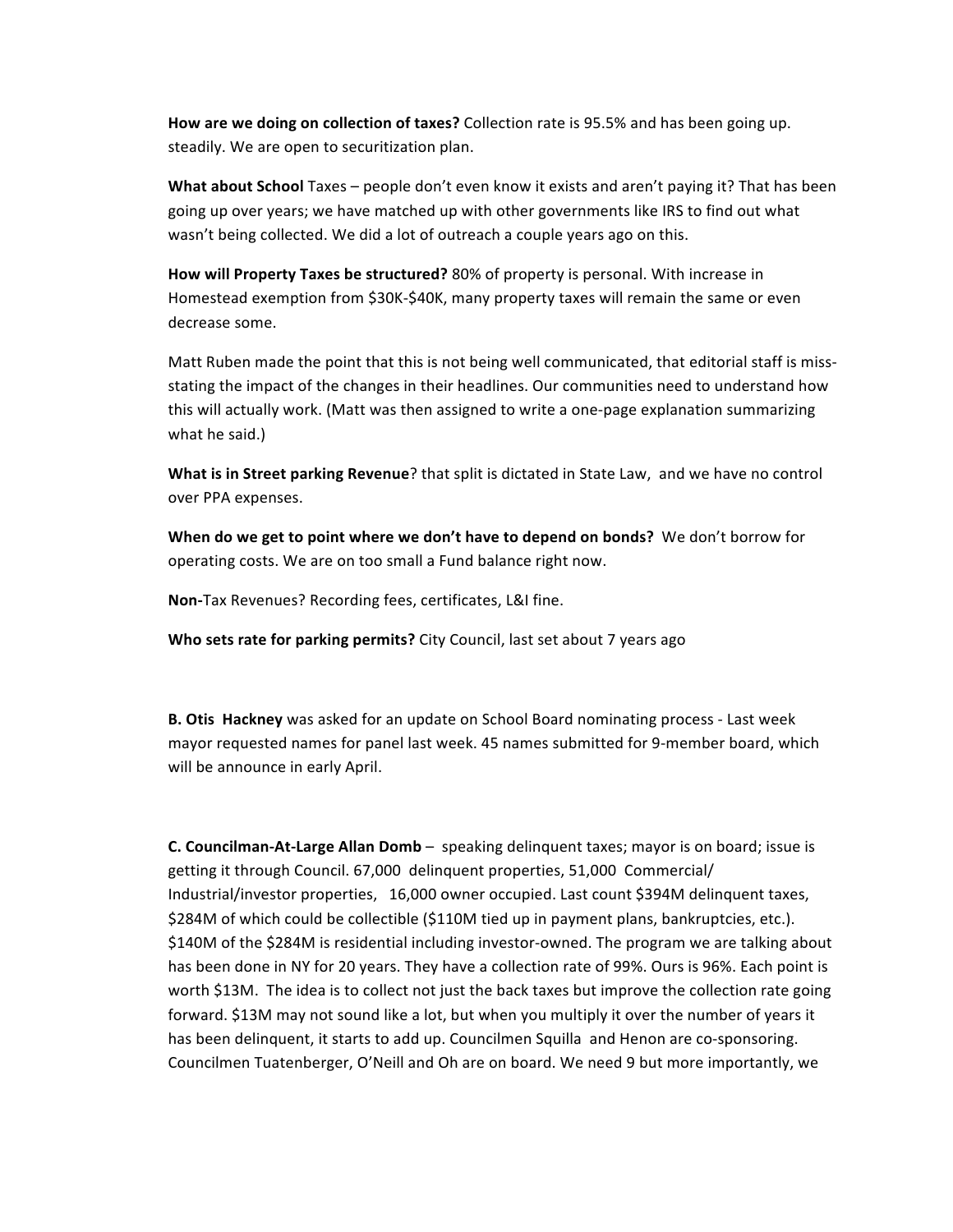need Councilwoman Blackwell, chair of the Finance Committee, to sign off, and we need Council President Clark to sign off. We have no ability to have a hearing until he signs off.

#### **Question:** What are his objections?

**Domb:** I think the number one objection is gentrification. I get that. We have a great program called OOPA – Owner-Occupied Payment Agreement, which basically says that if you finically qualify, your payments can be as little as \$25/month or less. The goal is not to take homes. The goal is to go after people who choose not to pay. (Story of an investor who owns 42 properties in Philadelphia that are delinquent.)

**Comment**: The Sherriff's Sale process has been so broken that people don't view it as a hammer. 

**Domb**: With the NY program, we hire a program manager who works for us. We stay in control (rather than Sheriff system). We send out notices: 90-day, 60-day, 30-day, 10-day. In NY, after 4 notices, 85% of people pay. It's marketing and collection. This is just one tool the City could use for collections. The Mayor, and Rob Dubow, and Frank Breslin, and Jim Engel are all in favor of this program. The press doesn't seem to get that. It's Council that we have to get on board.

**Question:** Can you talk about the schedule for the fund and what would that money is targeted for?

**Domb**: It's Real Estate taxes, so it goes where that goes, including 55% for schools. Implementation could take 14-16 months. One of the things we need to do is get our records cleaned up and do a quick overview to start the process.

**Question:** I'm confused, what about foreclosures and securitization?

**Domb:** The goal here is not to foreclose, it is to collect. There are two pieces. We would do the notices first, and then securitize when there is no response. Once the Sale happens, the District would get its part and the City would get its part, so sometime within about a year after the sale.

**Comment:** That is assuming someone wants to buy it, or you'd create securities and put it on the Bond market.

**Question:** Has data been presented to the council people to allay their concern? In your opinion, should it allay their concern?

Domb: Yes to both. Councilmen Clarke, Squilla, and Johnson all have gentrification in their districts, - in some ways, gentrification gets conflated with tax collection.

**Question:** Are you sure that part of the concern is not these investors who might have lowincome tenants that would get kicked out on the street? I'm asking if that is more the Council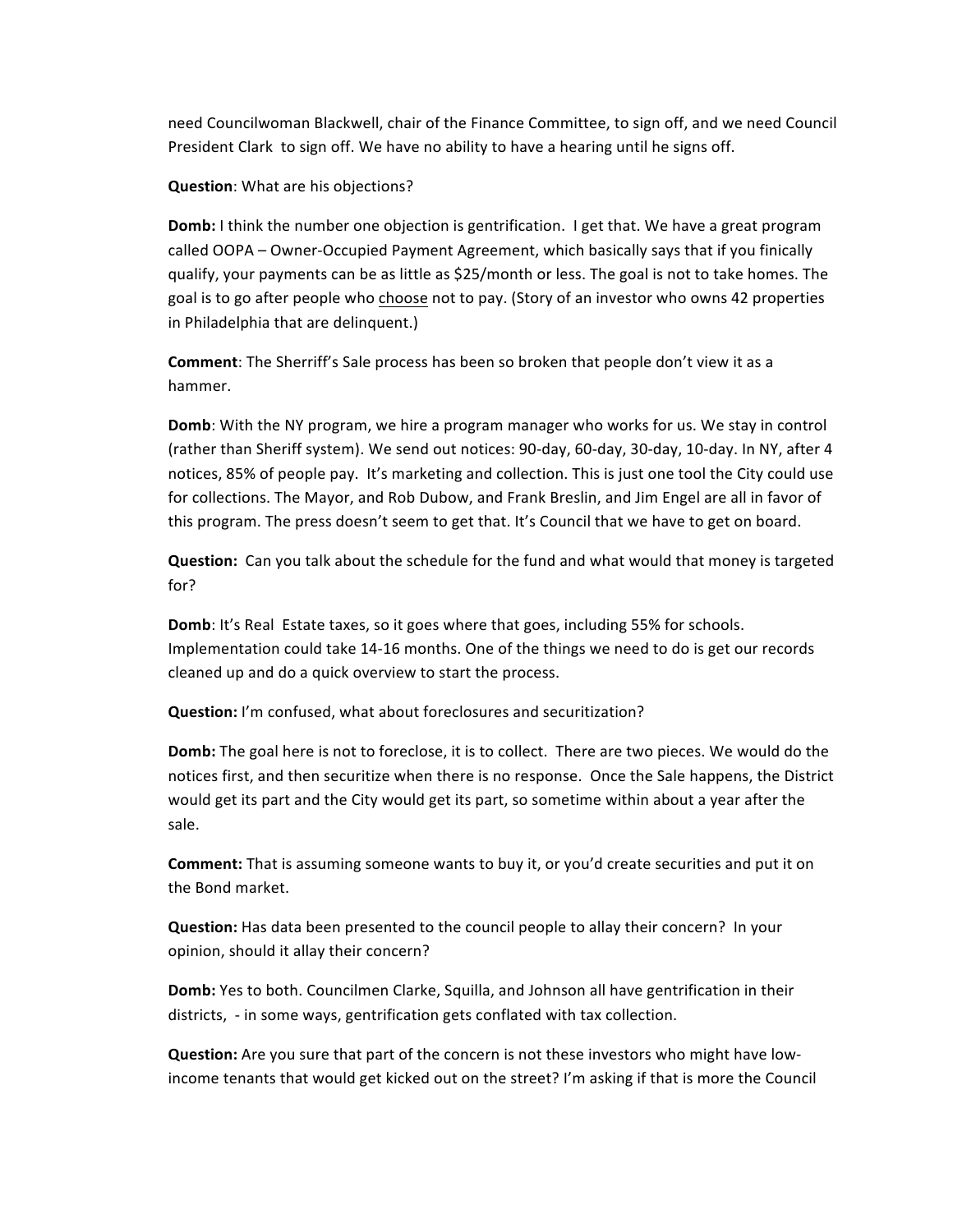President's concern than taxes going up. It might be good to try to be sure of exactly what his concern is.

**Domb/others:** We have the ability to do sequestration – we could take the property from that owner, and have them pay us. What I saw was that people inadvertently didn't pay for five years, and then couldn't get caught up. If we help people pay for the first year and then work out a program for past years.

# 5. **Committee Reports**

## **A. FONE – Jeff Hornstein**

Next summit is May 19 for all the Friends groups

William Penn Foundation has decided they aren't going to fund this kind of thing. We have not gone to Knight yet. Other news - Several Crosstown affiliated folks have been nominated for the School Board, including Kate Strados of Spring Garden, Andrew Stober of Passyunk Square, others.

## **B. ZONING – Steve Huntington**

We had a spirited email exchange on TOD and we came up with two motions that the Crosstown Executive Committee agreed to. The first motion pertains to a Council hearing tomorrow.

Resolution 1: The Crosstown board endorses the concept of the Transit Development overlay District. TOD zoning is a planning tool that not only supports the use of mass transportation but also advances housing affordability, a goal of the Crosstown Coalition adopted at its September 16, 2017 meeting. In keeping with the Coalition's concern for grass roots input into land use decision, the Coalition defers to the individual neighborhoods and stakeholders on the Market Frankford line where TOD is proposed in Bill 18008 for their reaction to the neighborhood implementation of TOD zoning.

Discussion about process, and that we cannot do a vote on this because we need to take issues back to our board, and to build awareness in our communities. The problem is that there isn't time. A typical council bill has a life of 30-40 days. We are voting to not make any decision on this bill, so is there really a reason for us to do this? This is the upshot of the Affordable Housing committee discussion, but this is another chance for the Crosstown to let Council know we are watching. 

VOTE: 15 support, 1 oppose, 3 abstentions

Resolution 2: The Crosstown board opposed the proposed increase of mandated parking per unit contemplated by Bill 170672 from 3 spaces per 10 residential unites to 6 spaces per 10 residential unite in RM, RMX, CMX3-5 zoned lots. This proposal will decrease affordability of new residential housing, which goes against Crosstown Coalition goals of decreasing housing affordability as adopted at its September 16, 2017 meeting. VOTE: 14 support, 1 oppose, 5 abstentions